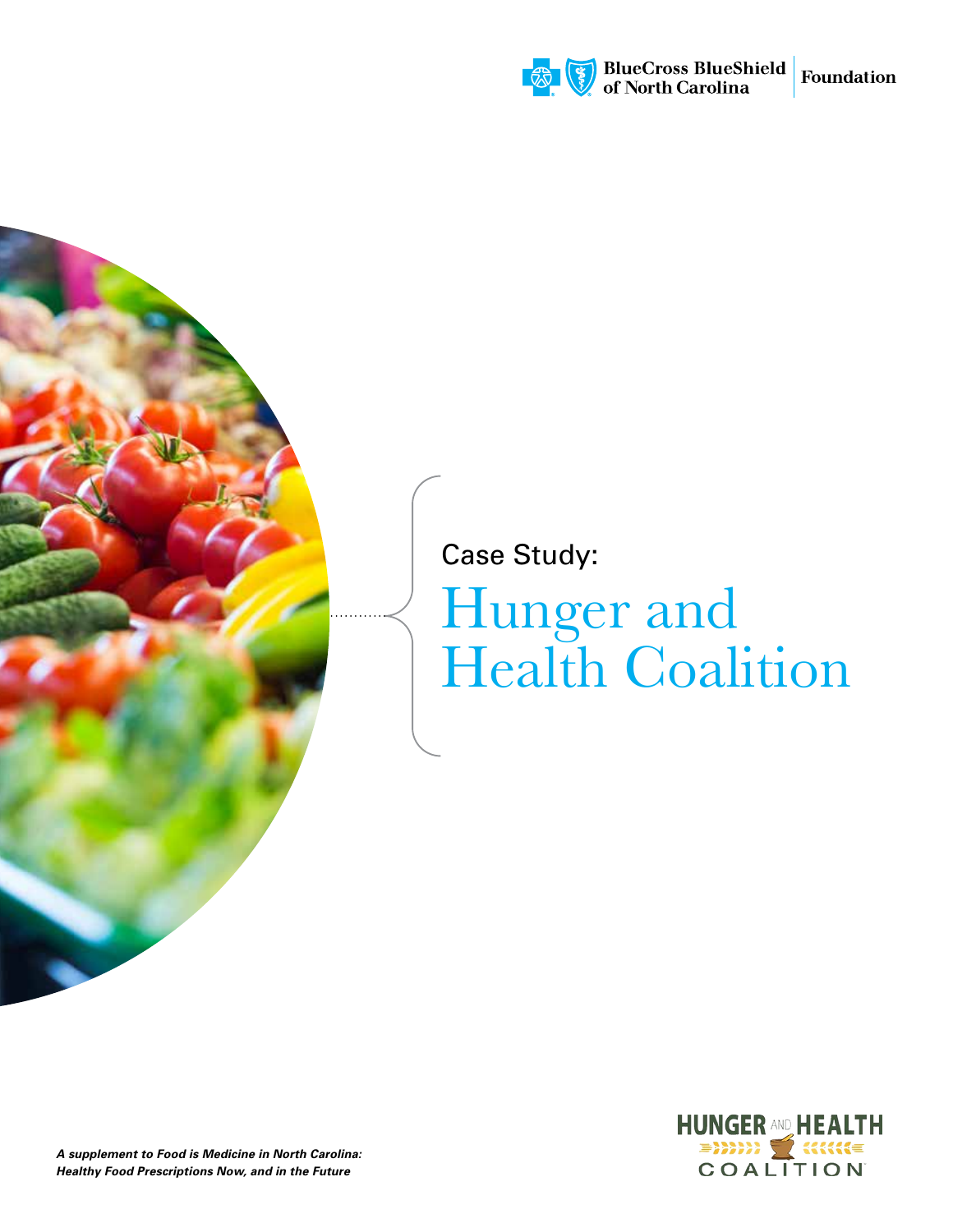## **Vital Statistics**

#### WHAT:

Hunger and Health Coalition's (HHC) Food is Medicine program begins with a hospital-based or clinic-based health care provider identifying patients that are managing one or more diet-related chronic diseases and are experiencing food insecurity. Providers write a prescription for a medically tailored meal box, and clients either fulfill that prescription onsite at one of HHC's locations, or receive a medically tailored meal box delivered to their door. The program provides customizable boxes, nutritional counseling, and regular interaction with HHC staff. Clients can remain in the program as long as they maintain income and other eligibility.

#### WHERE:

Watauga, Ashe, Avery Counties

Watauga

Avery

Ashe

### HOW:

HHC operates several pick-up sites for both food and prescriptions, as well as coordinating nutritional counseling, wrap-around service collaborations, and delivery of food and medicine.



#### WHY:

HHC's Food is Medicine program seeks to address individual clients' food and health needs, while simultaneously addressing upstream factors of poor health including supporting healthy local economies through intentional program purchases and partners (e.g., buying local produce from local farmers) and greater community connection.

#### THE FUTURE:

HHC will scale programs in collaboration with the Healthy Opportunities Pilots (HOPs) effort in western North Carolina, providing more data and evaluation of its programs and impact. HOPs are a statewide Medicaid-funded initiative "to test evidence-based, non-medical interventions designed to reduce costs and improve the health of Medicaid beneficiaries."<sup>1</sup> HHC is also seeking immediate funding to help with scaling their programs, including funding for more cold storage facilities, nutrition counseling, increased local food procurement, community-led promotion and delivery services, and more.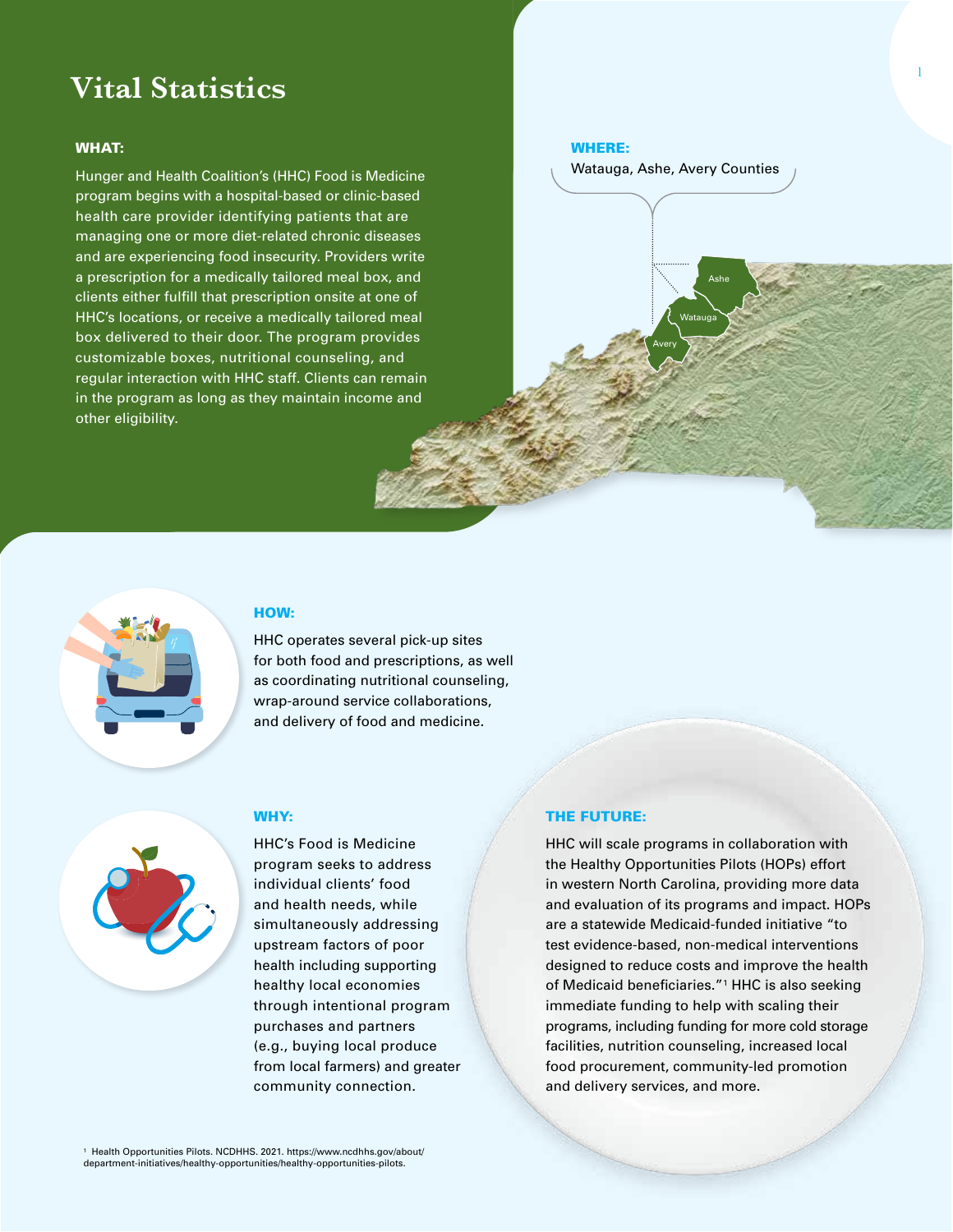**PE** 

Hunger and Health Coalition's (HHC) *mission is to relieve poverty and hunger in a compassionate manner for families and individuals who are experiencing economic hardship and food shortages. This assistance may include food, medicine, wood, and referrals to other community resources.* Since its founding in 1982, HHC has been working to address many social determinants of health, but especially access to food and medications, in and around Boone in Watauga County, North Carolina. HHC has a large scale food pantry, pharmacy, food recovery kitchen, backpack program, woodlot (for firewood), as well as programs to collect and donate cribs and beds for children.

HHC'S FOOD IS MEDICINE PROGRAM

The Hunger and Health Coalition began an intentional local food procurement program in 2014. This partnership with local farms not only increased healthy food options for families in the High Country region, but also boosted the local food economy - allowing farmers to increase their own capacity to grow foods most needed by HHC's target population. This program has grown significantly year after year with the Hunger and Health Coalition now being the largest purchaser of local foods in the region.

In looking to Food is Medicine as a model for their programs and services, the Hunger and Health Coalition began partnering with Appalachian Regional Healthcare System in 2017 to screen hospital patients for food insecurity. The initial pilot program screened 400 people for food insecurity in the inpatient setting, and referred them to HHC for a tailored food box to address nutrition-related chronic disease. The programs have evolved and HHC's Mobile Food Assistance programs, designed to bring food and other services to participants wherever they are and regardless of access to transportation, serves a wide variety of families through pick-up or delivery of fresh, shelf stable, and frozen food items, as well as hygiene supplies, pet food vouchers, and household goods as they are available. Within the Mobile Food Assistance unit, the Food is Medicine program represents the specific partnership between HHC and local health care providers.

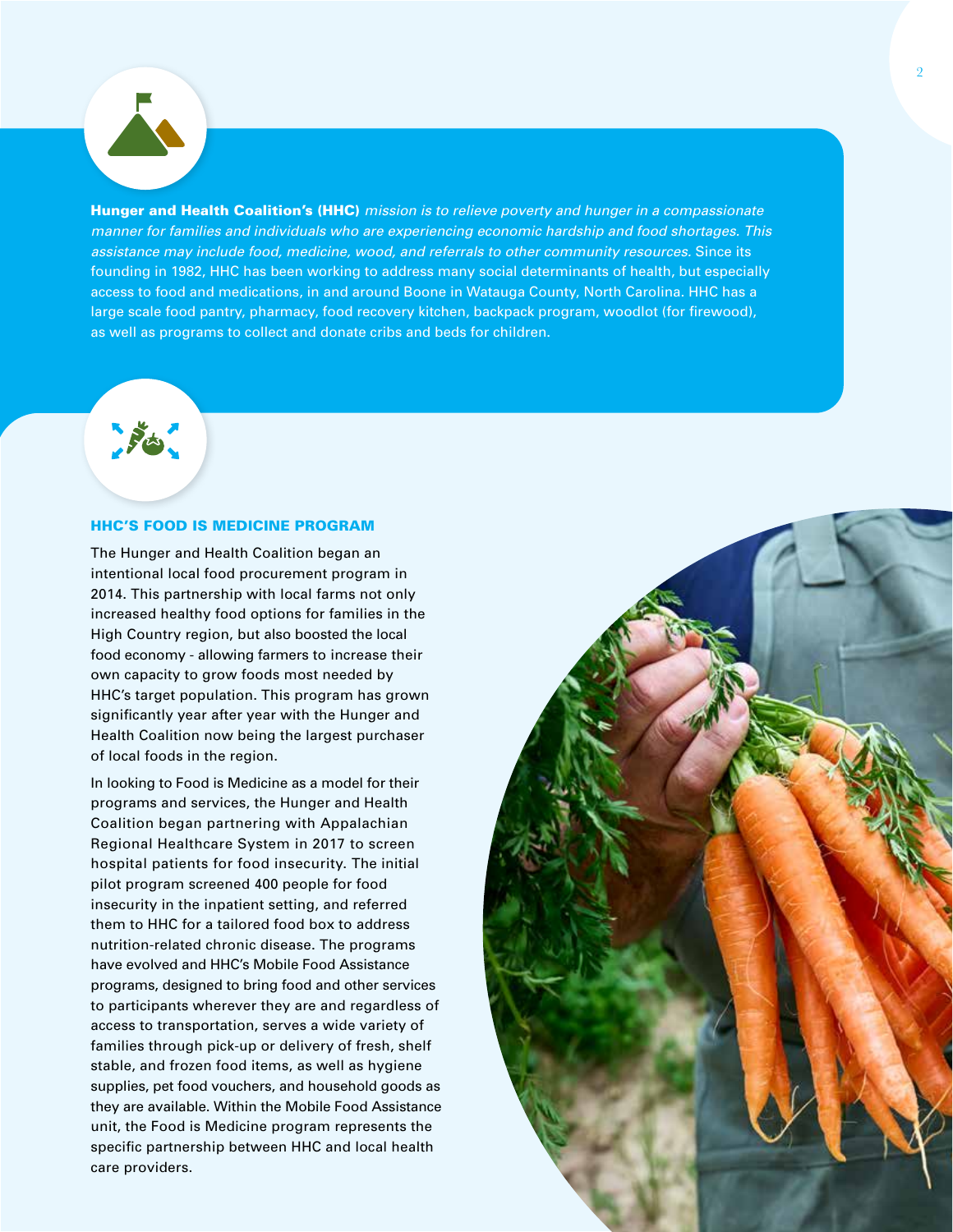

## **How does the program work?**

HHC's Food is Medicine program begins with a health care provider, either in the hospital or in clinics throughout the community, identifying patients that are managing one or more diet-related chronic diseases and are experiencing food insecurity. Providers write a prescription for a medically tailored meal box, and clients either fulfill that prescription onsite at one of HHC's locations, or receive a medically tailored meal box delivered to their door. Regardless of how meal boxes are received, clients first provide dietary preferences, medical needs, and allergy information upon enrollment; clients also are prescribed food boxes for the whole family, regardless of who was prescribed the food box by a health care provider. The program provides clients with ongoing phone interactions with the program coordinator and a face-to-face interaction with the client's regular delivery volunteer, which has led to numerous intangible, community-building benefits including neighbors building relationships with neighbors and collaborative long-term community planning for health advancement amongst nonprofits, farms, and health care leaders.

Clients may participate and continue to receive prescription food boxes as long as they continue to meet income and disease criteria, in order to support long-term disease management.

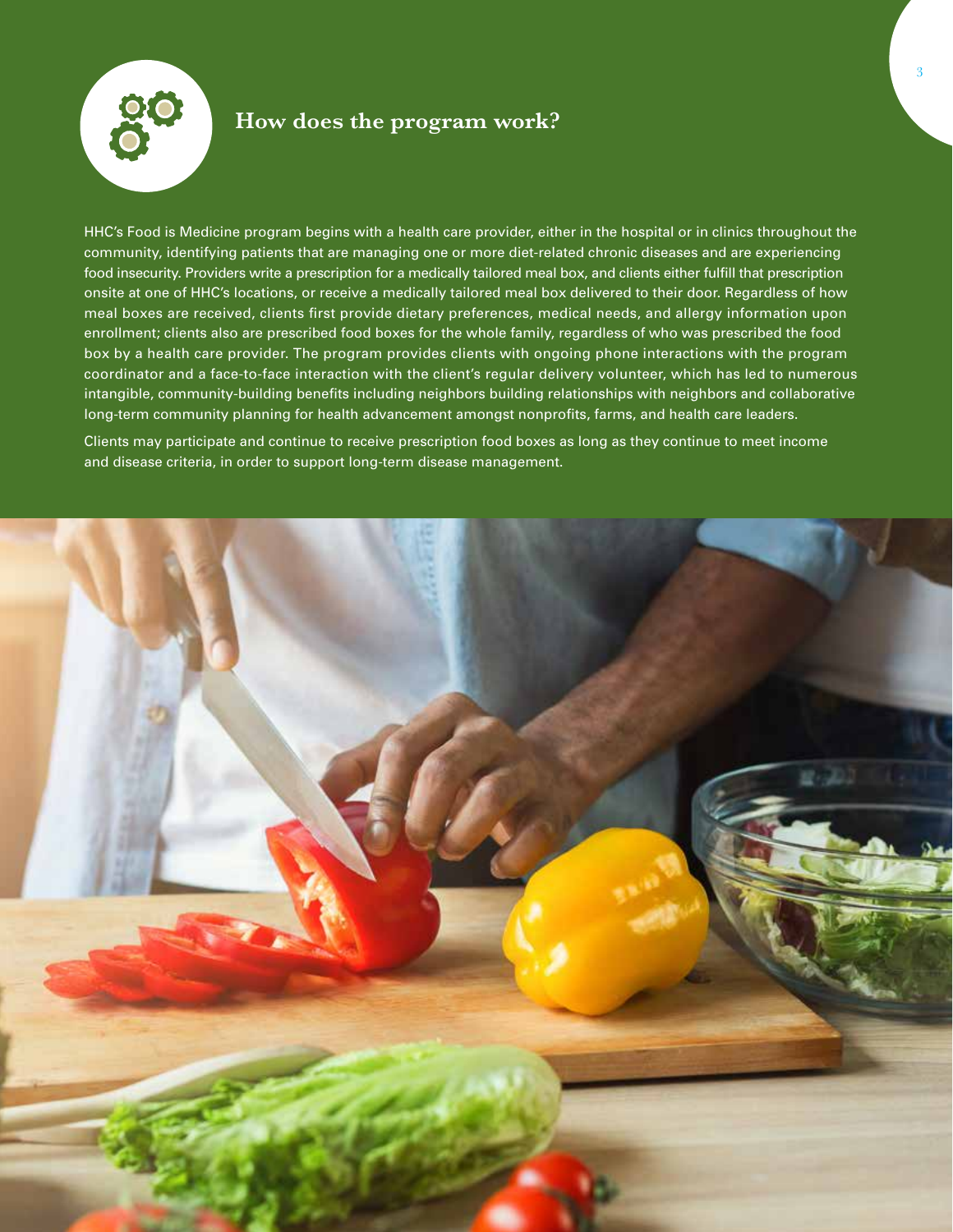

#### HEALTH CARE PARTNERS

All Appalachian Regional Healthcare facilities, as well as all private health care professionals within Watauga County, will be participating in food security screening and food prescription referrals to HHC by 2023. Additional health care providers in Ashe and Avery Counties will be added over time.

#### ENROLLMENT

Clients are enrolled in the program if they are identified as food insecure using a two-question food security screening tool and have one or more diet-related chronic diseases. As of January 2022, 215 clients across 104 households have received medically tailored food assistance. Enrollment numbers continue to grow.

#### *Food Insecurity Screening Questions:*

 $\mathsf{I}\mathsf{V}_1$ 

**Within the past 12 months, have you worried that food would run out before having money to buy more?**



**Within the past 12 months, has the food you bought run out before having money to buy more?**

#### FOOD ACCESS

HHC's medically tailored meal boxes provide a combination of fresh and shelf stable options. The monthly box contains approximately 55 pounds of food supplies including non-perishables, fresh produce, frozen proteins, ready-to-eat meals, dairy, and eggs as available. Pet food vouchers, hygiene supplies, and other household goods are also available via food boxes by request when available.

HHC does prioritize and partner with local and regional farms, especially Black, Indigenous, People of Color (BIPOC)-owned, small, and/or women-owned farms, to supply the fresh produce, eggs, and dairy included in the medically tailored meal boxes. These partnerships are a deliberate approach to increasing the economic impact and shared value of HHC's programs.

#### FUNDING

HHC has received numerous smaller grants and group donations to implement component services of the FiM initiative, such as food and prescription delivery. Support from the Blue Cross and Blue Shield of North Carolina Foundation has helped in driving outreach to clinics and helping HHC secure early medical partners to begin conducting food insecurity screenings and referrals. HHC's recent acceptance as a partner in the managed Medicaid Healthy Opportunities Pilot (HOP) in western North Carolina will allow HHC to scale the FiM initiative, and to be part of the first cohort to create cost estimates of providing value-based care through a combination of medical and social services.

# EVALUATION

HHC does not currently collect data or conduct evaluations to understand the full impact of all of its programs. Partnerships with funders and the HOPs efforts in 2022 are key to providing the skills, capacity, and funding for HHC to collect, track, and analyze data that can illuminate the true impact of HHC's Food is Medicine program on clients, health care, HHC, local economies, and beyond. HHC has started collaborations with private clinics to share some of these data, especially related to food prescriptions.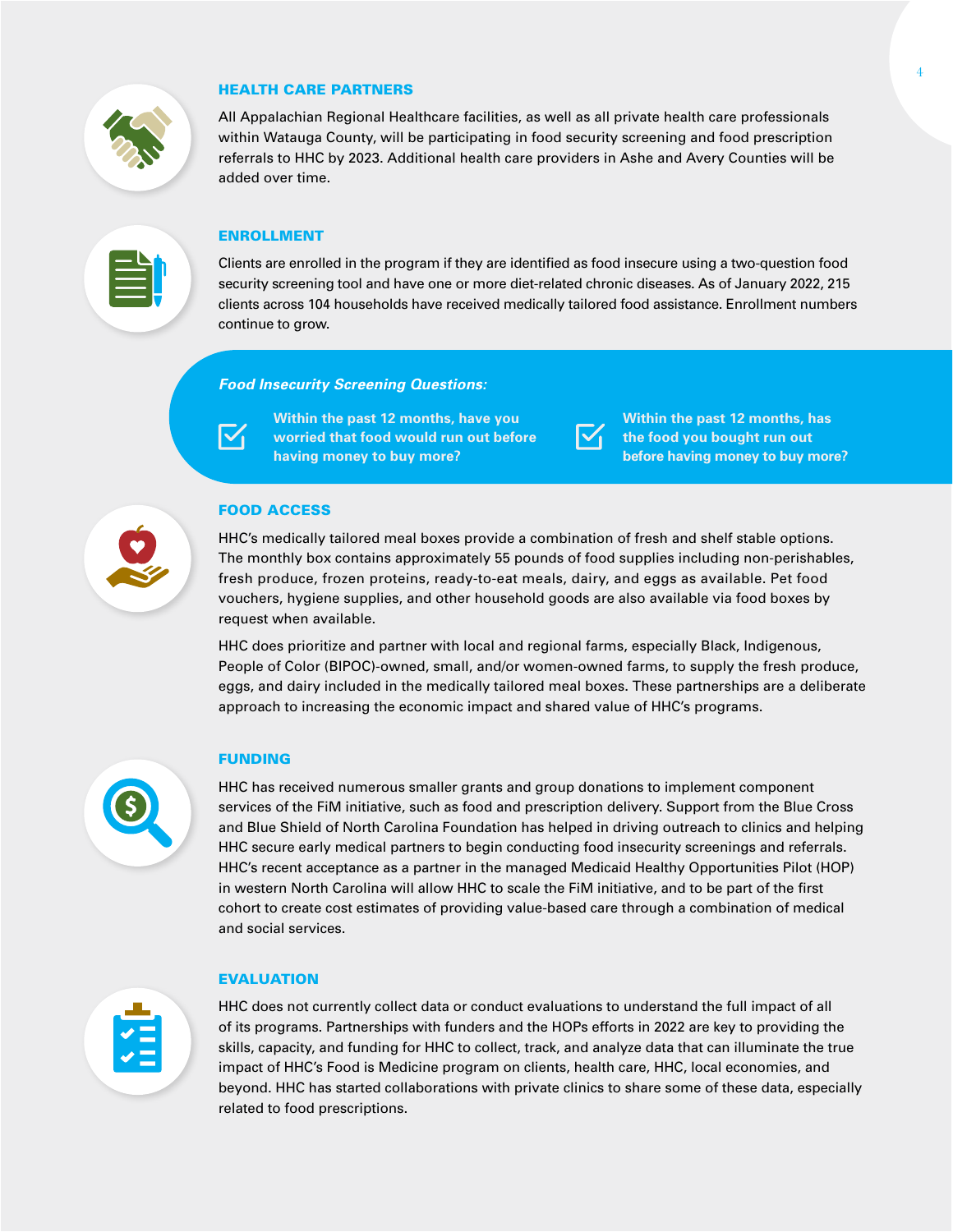

#### COMMUNITY IMPACT

HHC continues to ramp up spending on produce to meet the growing needs of the Food is Medicine program. HHC's partnerships with local farms are strong enough and large enough that farmers have not only increased their capacity and infrastructure, but farmers can now plan and budget for community needs ahead of time. Farmers continue to reflect that being able to share their time and talents in ways that directly contribute to the health of their community is incredibly rewarding.

#### BARRIERS AND CHALLENGES



HHC has strong community roots, and established community-based organization and health care connections which have facilitated the creation of locally-focused, culturally relevant Food is Medicine programs that are trusted by the community in western North Carolina. Upcoming challenges are all funding related; HHC's capacity to serve is limited not by skills, training, or time, but mostly by funding. Cold storage is needed at one HHC location to maximize food storage to be able to continue adding clients to the Food is Medicine program. Additional funding is needed to increase the dollar amount and frequency of spending on produce and farm products from local and regional producers.

HHC aims to create capacity within the neighborhoods they serve; HHC is seeking funding for training and stipends for current Food is Medicine clients to conduct outreach and delivery within their neighborhoods. This strategy aims to increase buy-in from low-income communities directly, and build up local economic resilience through paid work opportunities. And finally funding is needed for a full time, permanent Registered Dietician on HHC's staff.

These needs reflect capital investments as well as ongoing investments needed to sustain a truly community-supportive Food is Medicine program.